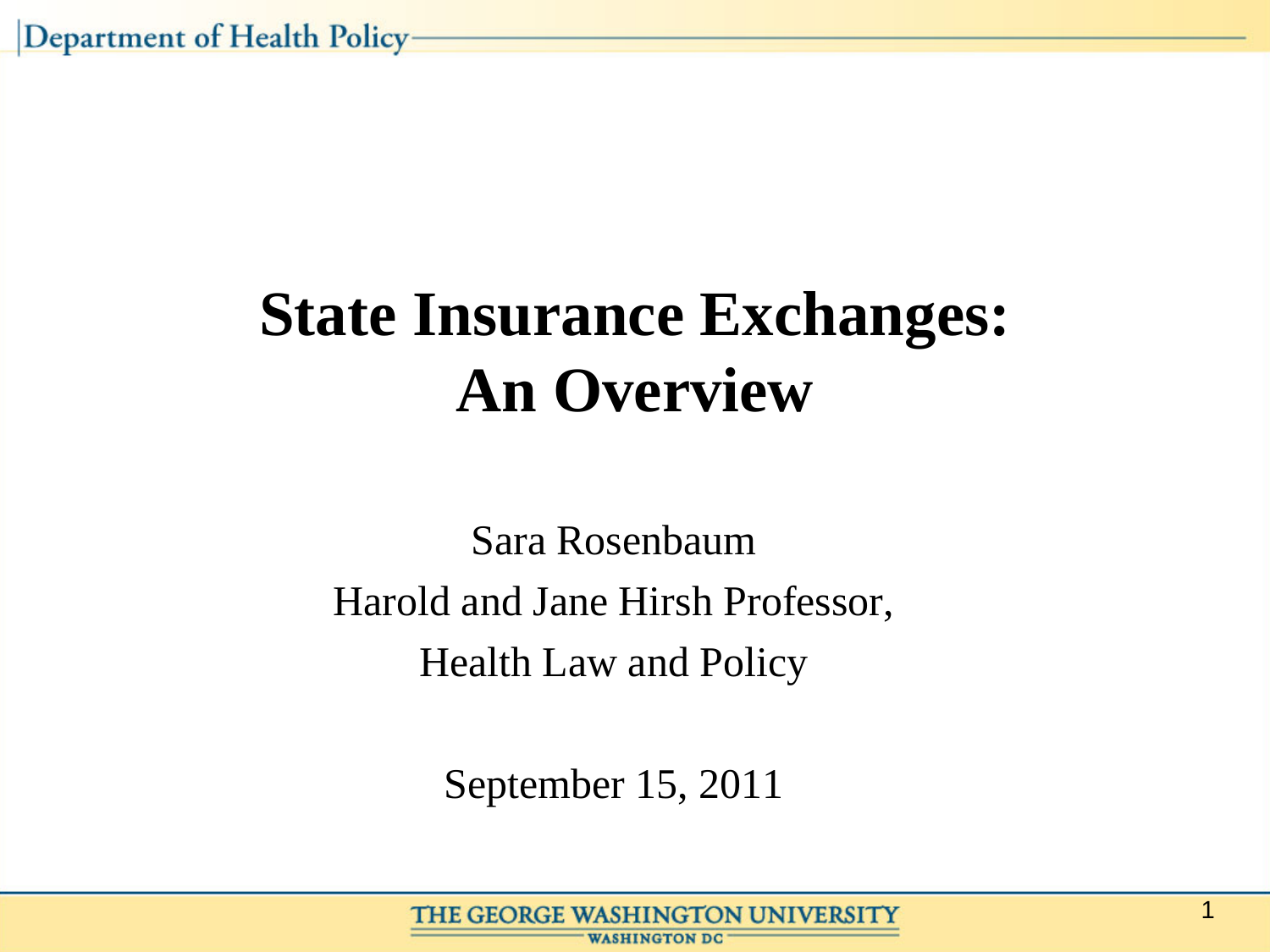## **The Basics**

- Established by §§1311 and 1321 of PPACA
	- Establishment, structure, functions, powers, duties
- Purpose: the creation of a health insurance market for "qualified" individuals and "qualified" groups
- Broad state discretion
	- Whether to establish by January 2014
	- Structure and governance
	- Multi-state
	- subsidiary,
	- merge individual and small group (Small Business Health Options Program, SHOP) markets
	- Qualified groups (qualified individuals governed by federal law)
	- Degree of Medicaid integration
	- Qualified health plan (QHP) coverage standards (beyond essential health benefits), network standards, access standards, and performance standards
- Deluge of interpretive regulations:
	- Exchange organization and structure and operation
	- Qualified health plans
	- Exchange and Medicaid eligibility and the eligibility determination process
	- Minimum Medicaid interactions
	- Premium tax credits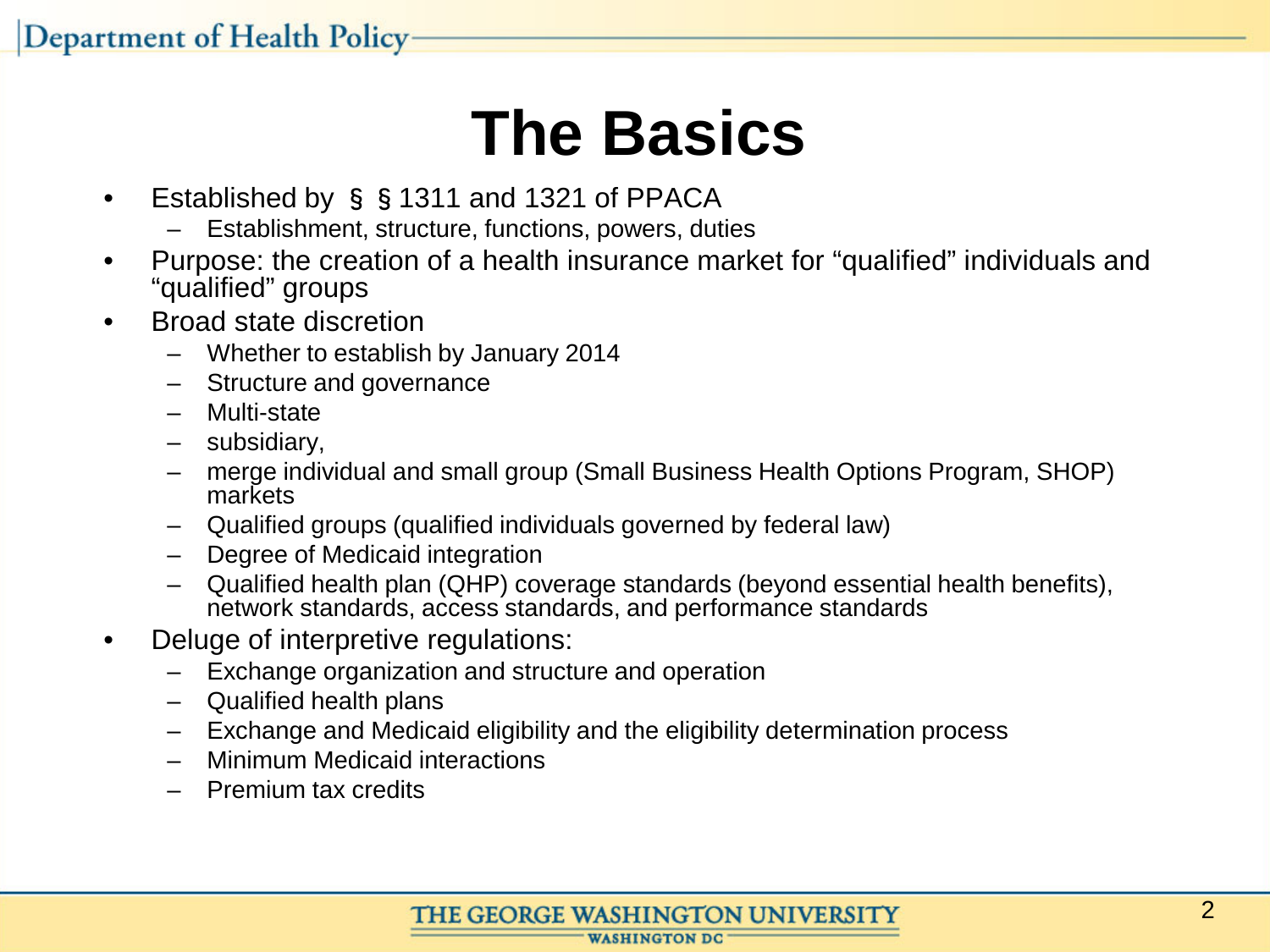### Qualified Individuals Eligible for QHP Enrollment

- Citizen or legal U.S. presence (no durational test as in Medicaid)
- Resident of state within Exchange service area
- Not incarcerated (undefined) other than incarceration pending disposition of charges (undefined)
- Residence can be where primary taxpayer resides or where a spouse and dependents reside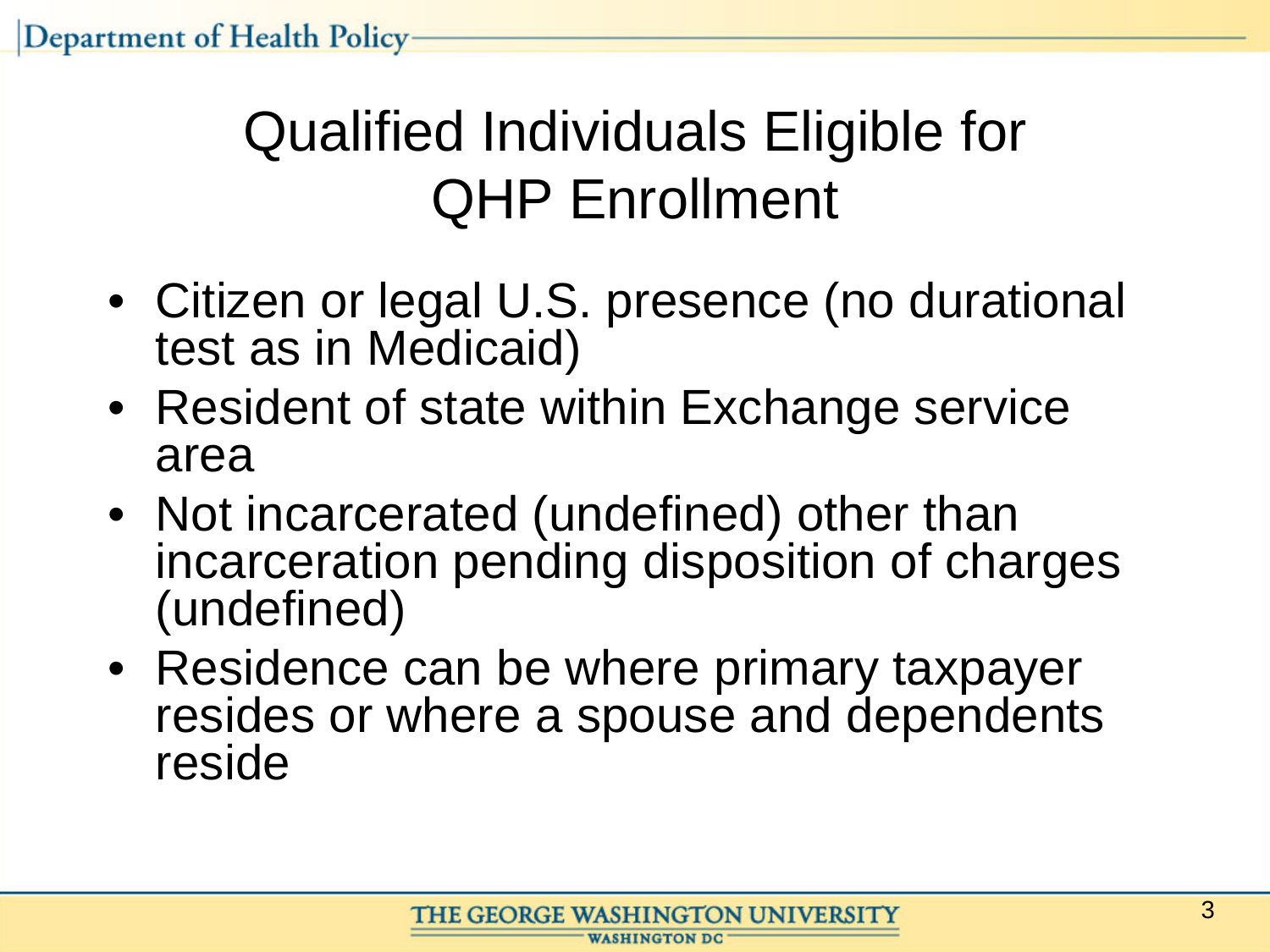### Qualifying for an "insurance affordability program"

- Medicaid
- CHIP
- Basic Health Program
- Premium tax credits and cost-sharing reduction assistance
- Use of "modified adjusted gross income" financial eligibility test
- Affordability program evaluation must be requested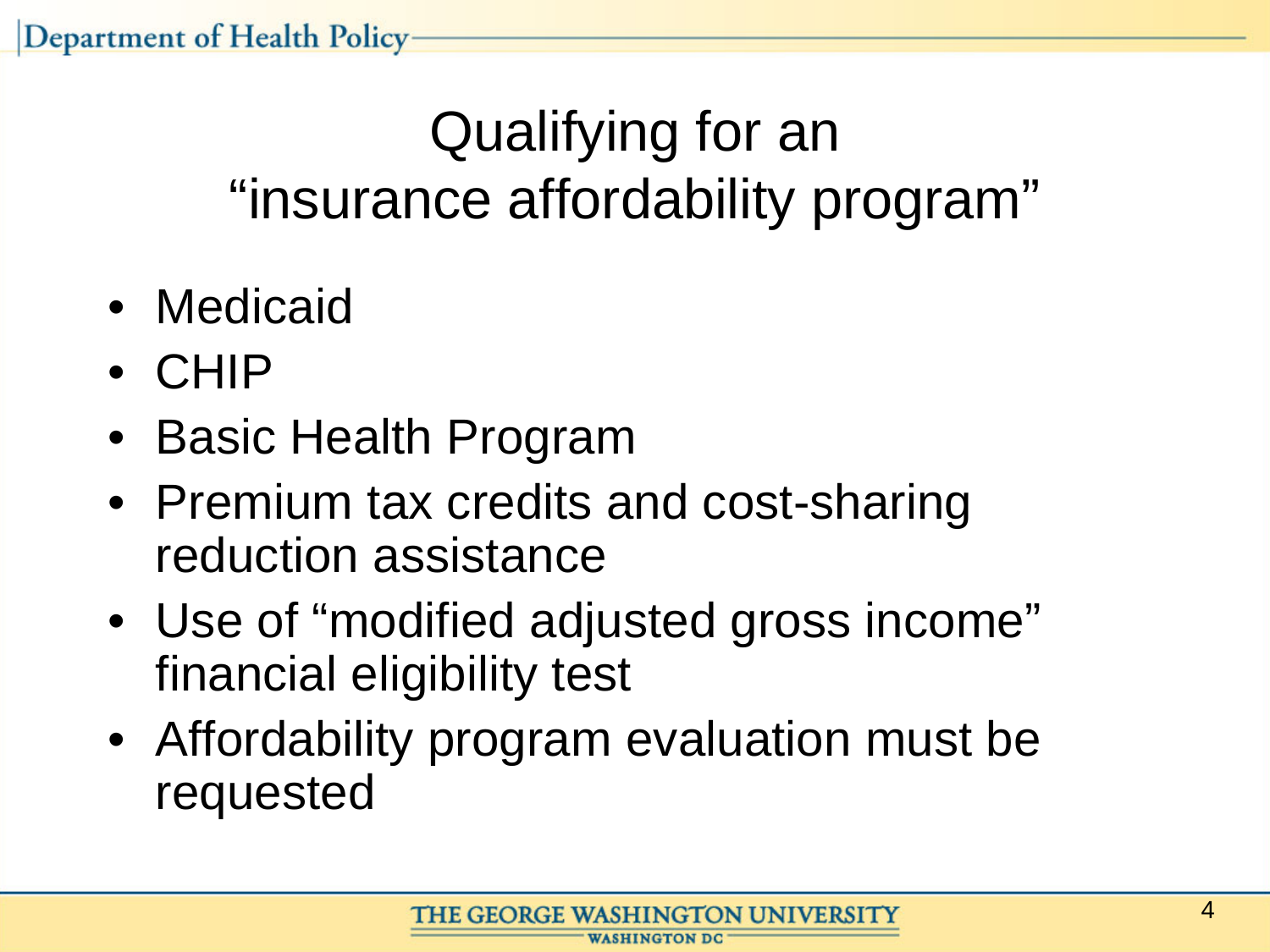#### Enrollment and eligibility determination assistance

- Websites
- Navigators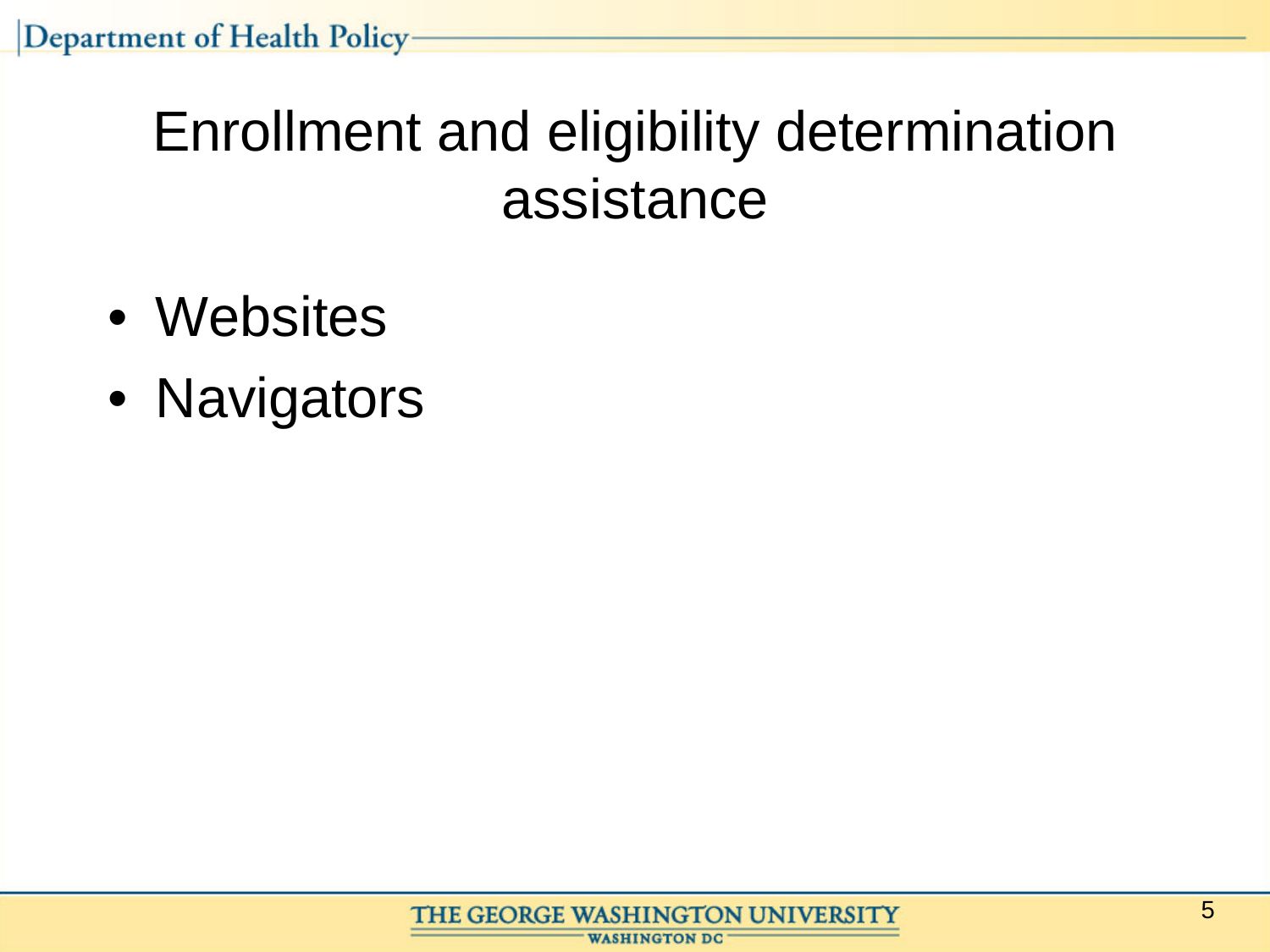## Exchange/Medicaid Alignment

- "No wrong door" concept to guide the process
- Eligibility determinations and redeterminations, information collection and information exchange
- Other relationships?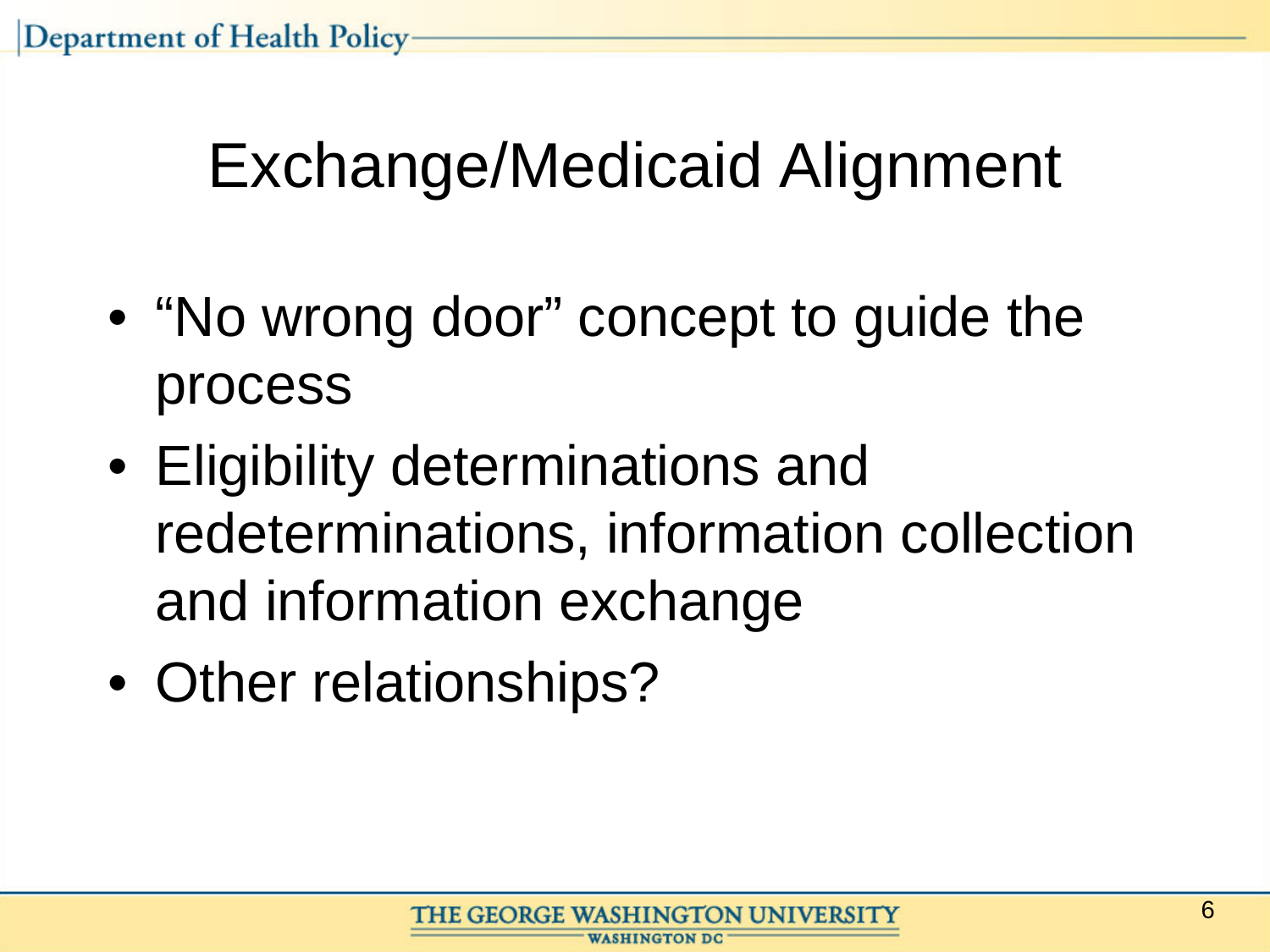Department of Health Policy

### **Context**

- Within 12 months of enrollment, half of all low income adults (<200% FPL) will have experienced one or more changes between Medicaid and a state insurance Exchange
- By 48 months, churning at least 4 times will affect nearly 40% of low income adults
- Adults subject to churning tend to be younger (19- 29), men, married, without children, well educated, urban residents, uninsured at the beginning of the cycle, and with below-poverty income.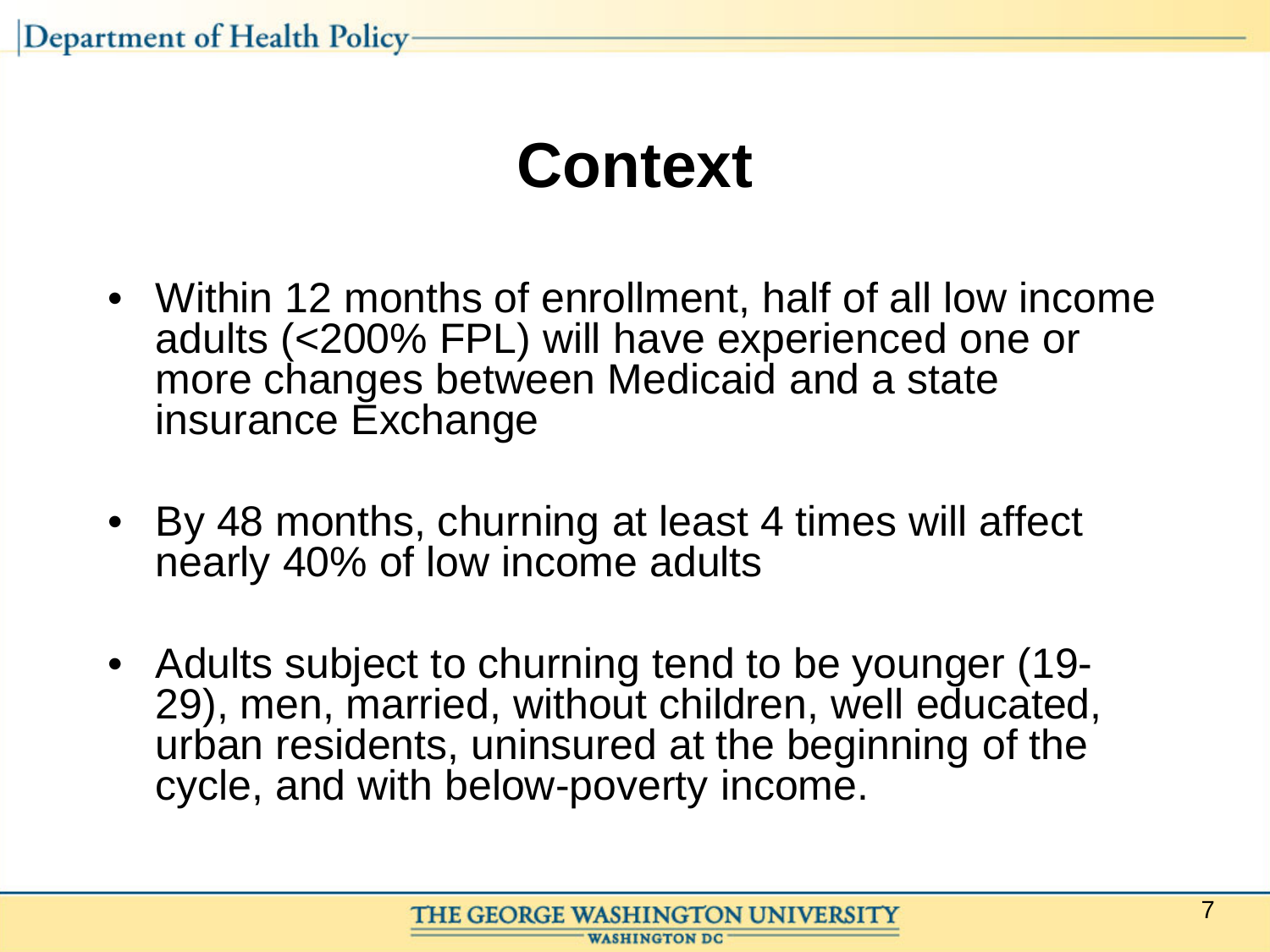Department of Health Policy-

### **Challenges**

- Enrollment fatigue
- Breaks in coverage
- Breaks in continuity of care if QHPs fail to participate in all insurance affordability programs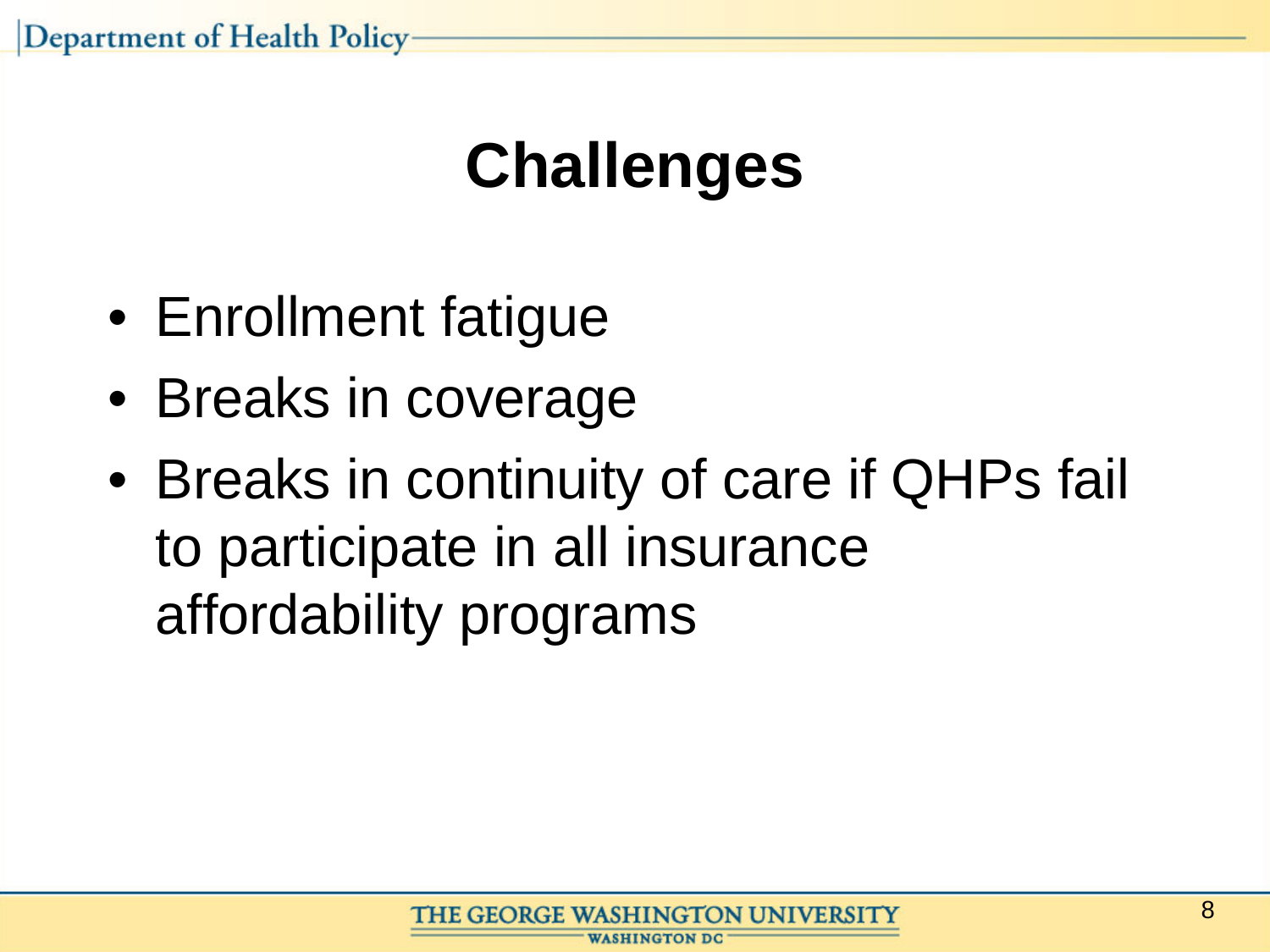# **Addressing the Challenges**

- Alignment Medicaid and Exchange policy at all points:
	- Medicaid/Exchange joint policy development
	- eligibility determination and redetermination for insurance affordability programs
	- plan enrollment
	- plan participation and performance measurement across all insurance affordability program markets (Medicaid, CHIP, Basic Health Program, premium tax credits and cost-sharing reduction assistance)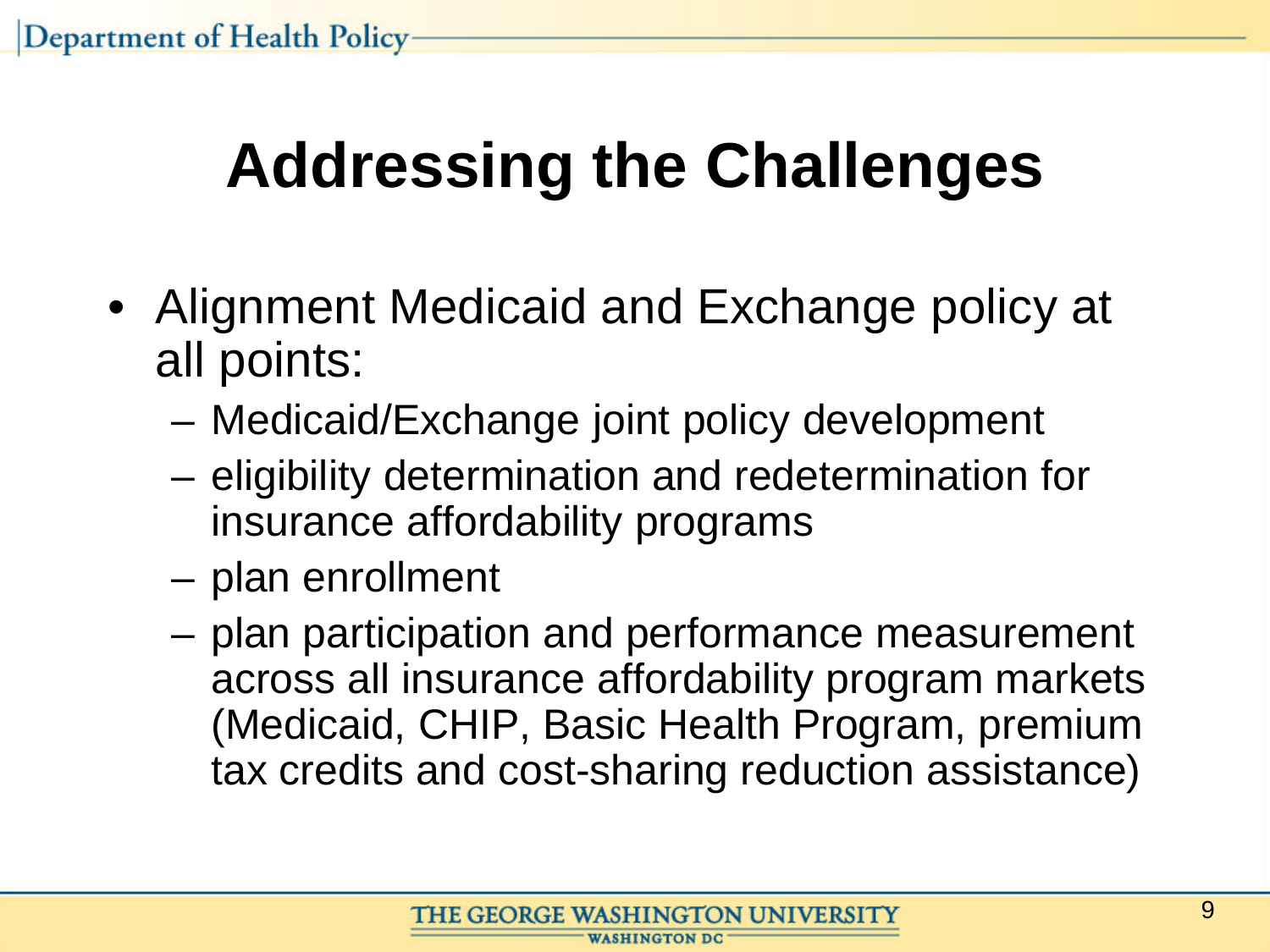### **Medicaid/Exchange Joint Policy Development**

- Required by both Exchange and Medicaid eligibility determination rules
- Written agreements addressing state option regarding delegation of Medicaid eligibility determination authority to an insurance Exchange.
- Joint policy development also can cover the development of a fully integrated eligibility determination system, shared websites, and health plan participation and performance standards.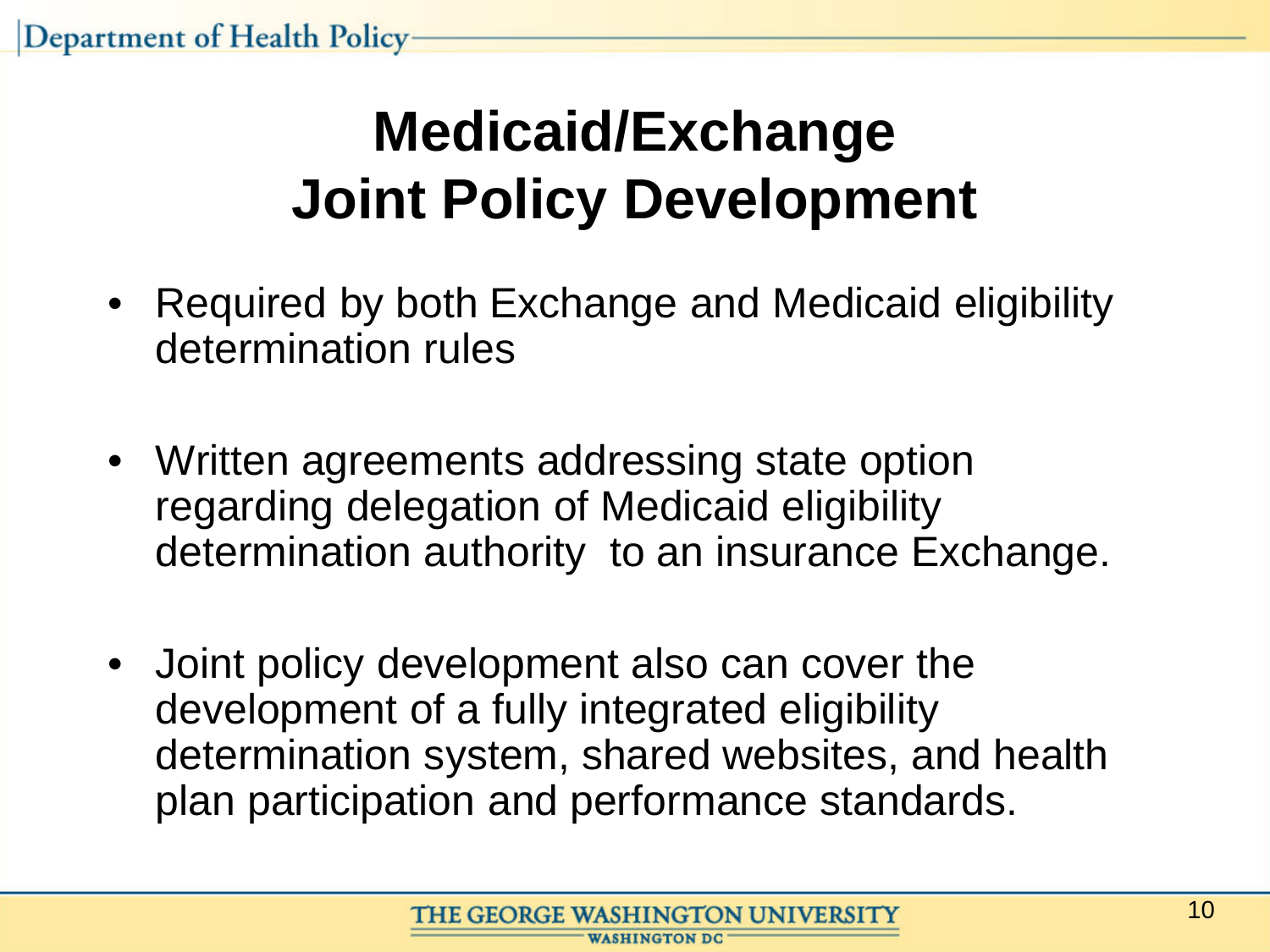### **Aligning Medicaid and Exchange Eligibility Determination and Redetermination Procedures**

- MAGI-related populations (children <18, pregnant women, parents, nonelderly adults not eligible for Medicare) whose incomes make them eligible either for Medicaid or premium credits
- Children and adults with disabilities who may also fall into a MAGI-related group and who begin coverage on this basis but who must be transitioned into Medicaid if eligible
- Annual redetermination procedures
- Simplified reporting and updating procedures
- Navigators who are knowledgeable about all insurance affordability programs and health plan offerings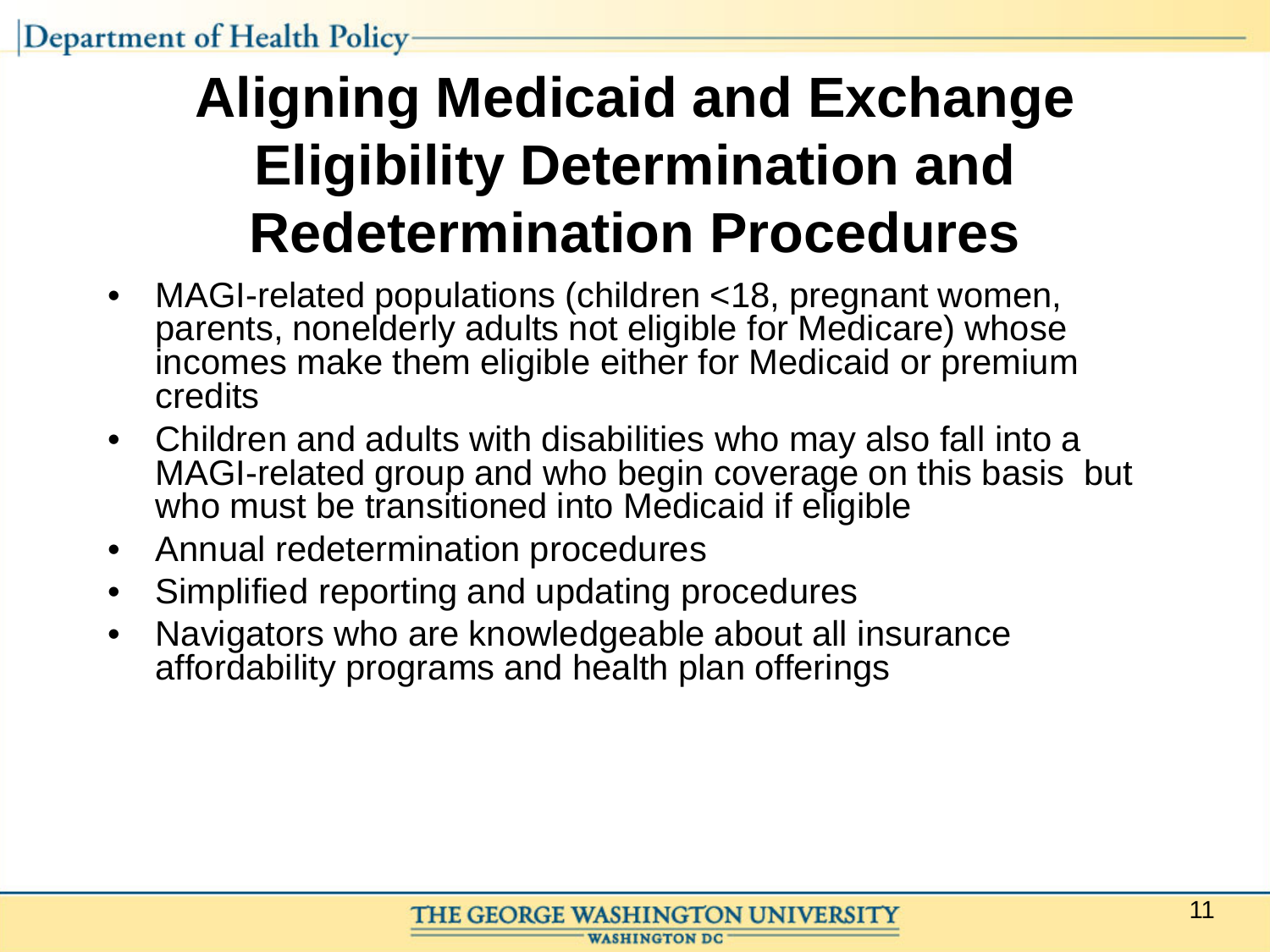### **Aligning Health Plan Enrollment Policies**

- Medicaid health plans autoenrollment with opt-out/plan- switching time period, either as part of eligibility determination process or following a determination
- Qualified health plans voluntary selection preceding the insurance affordability program eligibility determination
- Switch to unified system of auto-enrollment with opt-out/plan switching period, followed by insurance affordability program eligibility determination
	- Autoenrollment across the affordability program market and use of autoenrollment to reward quality measurement, accessible networks, and the ability to manage patients with and without disabilities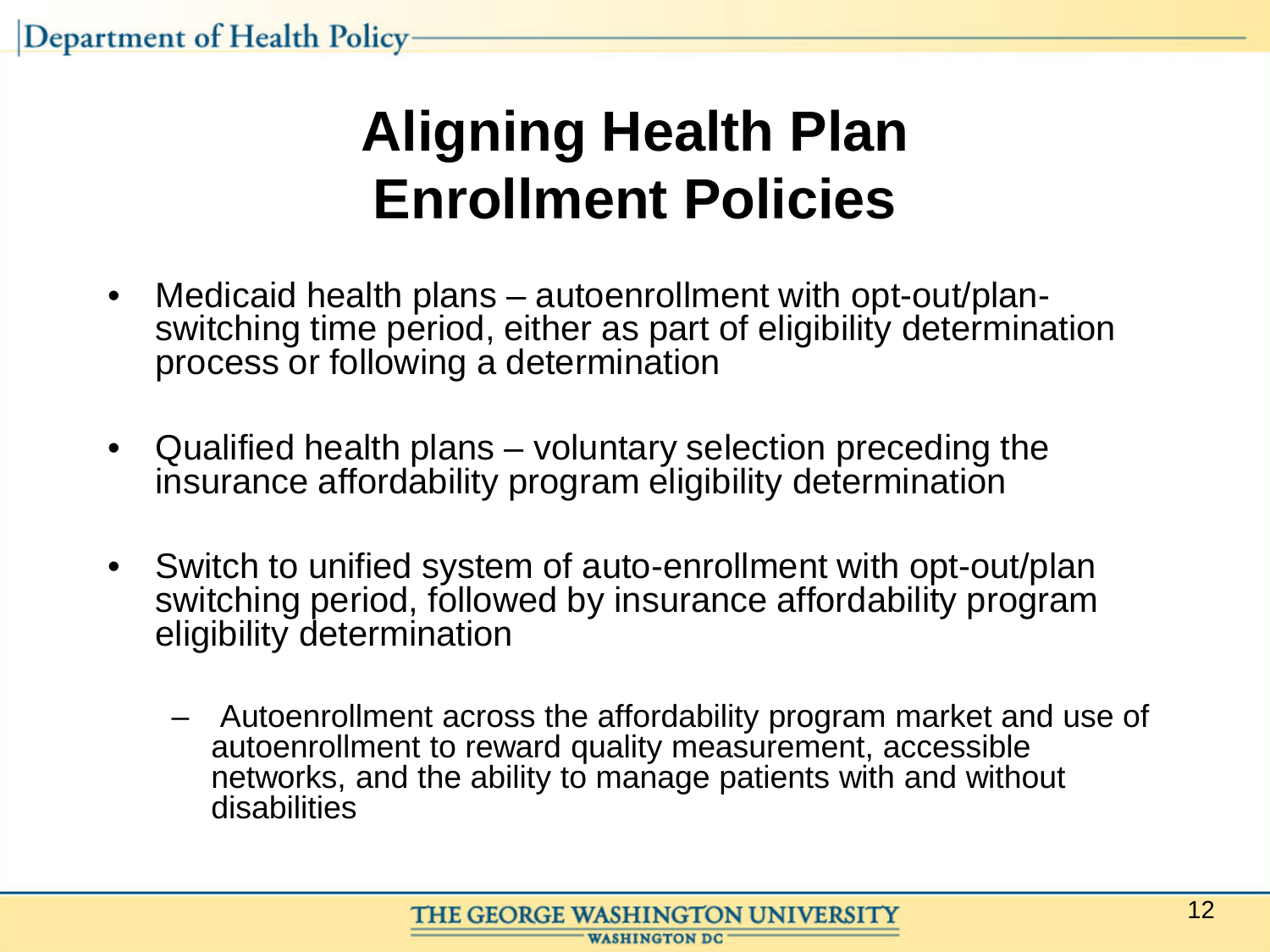### **Aligning Health Plan Coverage and Performance Measurement**

- Core benefit package reflecting essential health benefits and covered preventive services
	- Understanding the distinctions between essential health benefits offered by QHPs and health plans serving newly eligible adults, and Medicaid benefits for the traditional Medicaid population. Examining and adjusting for the particular differences on the following items and services: EPSDT, habilitation, mental health services, substance use disorder treatment in the case of essential health benefits, as well as coverage of preventive services for traditional Medicaid adults.
- Supplemental benefits for people entitled to the full Medicaid package
- Performance measures that emphasize continuity of enrollment across insurance affordability programs, measures that reflect continuity of care, not only measures that reflect briefer periods of care.